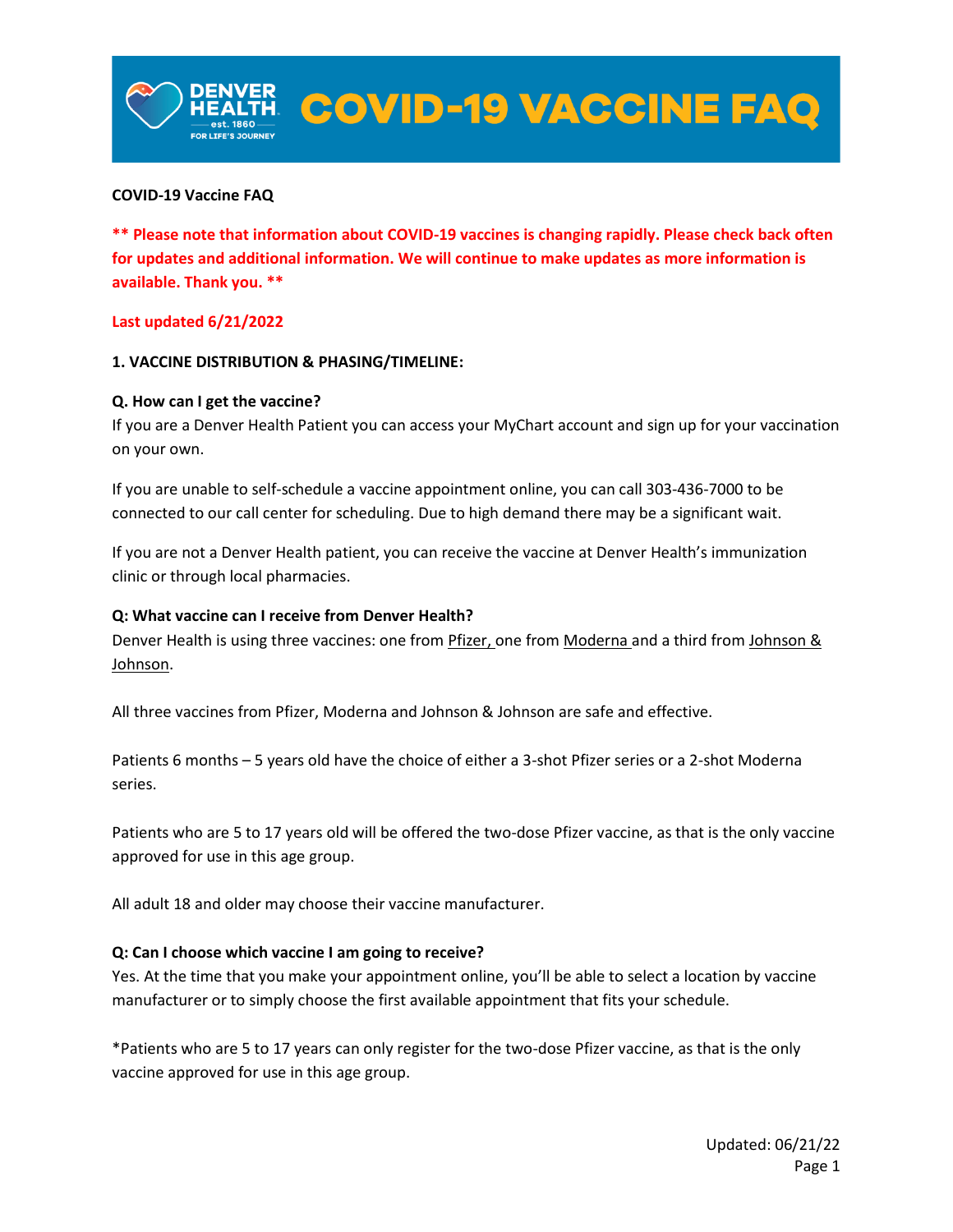# **Q: Can I get my vaccine at my regular doctor's office?**

If you are a Denver Health patient, you will be able to get your vaccine at your regular clinic. When making your appointment for the first dose of the vaccine, you will receive information on where it will be scheduled, and you will be given an appointment time. It is important to be on time for these appointments.

#### **Q: Will I still need to wear a mask after I am vaccinated?**

The CDC has [guidelines for vaccinated individuals.](https://www.cdc.gov/coronavirus/2019-ncov/vaccines/fully-vaccinated.html) Because the guidance often changes, we recommend that you visit the CDC link to learn more about what is currently recommended in your area.

When on Denver Health's main campus, or in one of our clinics all individuals regardless of vaccination status are required to wear a mask.

#### **Q: Will I get a document to prove that I am vaccinated?**

Yes, vaccine cards are provided to those who receive COVID-19 vaccination. Please keep it as proof that you received the vaccine. If the card is lost, information about the vaccine you received will also be saved in your medical record and can be located on your MyChart account.

#### **Q: Will I have to pay for the vaccine?**

No, at this time all doses are being paid for by the U.S. government. Your insurance carrier may be billed for an administration fee, but you should not receive any bill.

#### **Q: Do I need to be a U.S. citizen to get a vaccine?**

No, whether you are a U.S. citizen or not, we are all in this together. An ID is not required for access to the vaccine. State and local public health agencies will never share your information for any immigration or law enforcement purposes.

#### **2. COVID-19 VACCINE SAFETY AND EFFICACY:**

#### **Q: Are the vaccines safe?**

Yes. All three vaccines have been administered to millions of people and have a strong safety profiles.

#### **Q: How effective are these vaccines?**

All three vaccines decrease the risk of getting sick with COVID-19 by over 80%, and the infections tend to be less severe. Detailed information about each vaccine can be found on the [CDC's COVID](https://www.cdc.gov/coronavirus/2019-ncov/vaccines/index.html)-19 vaccine [website.](https://www.cdc.gov/coronavirus/2019-ncov/vaccines/index.html)

#### **Q: What is a breakthrough infection?**

A breakthrough COVID-19 infection is considered to be an infection that occurs in a fully vaccinated individual. As the contagious delta variant continues to circulate, more vaccinated individuals are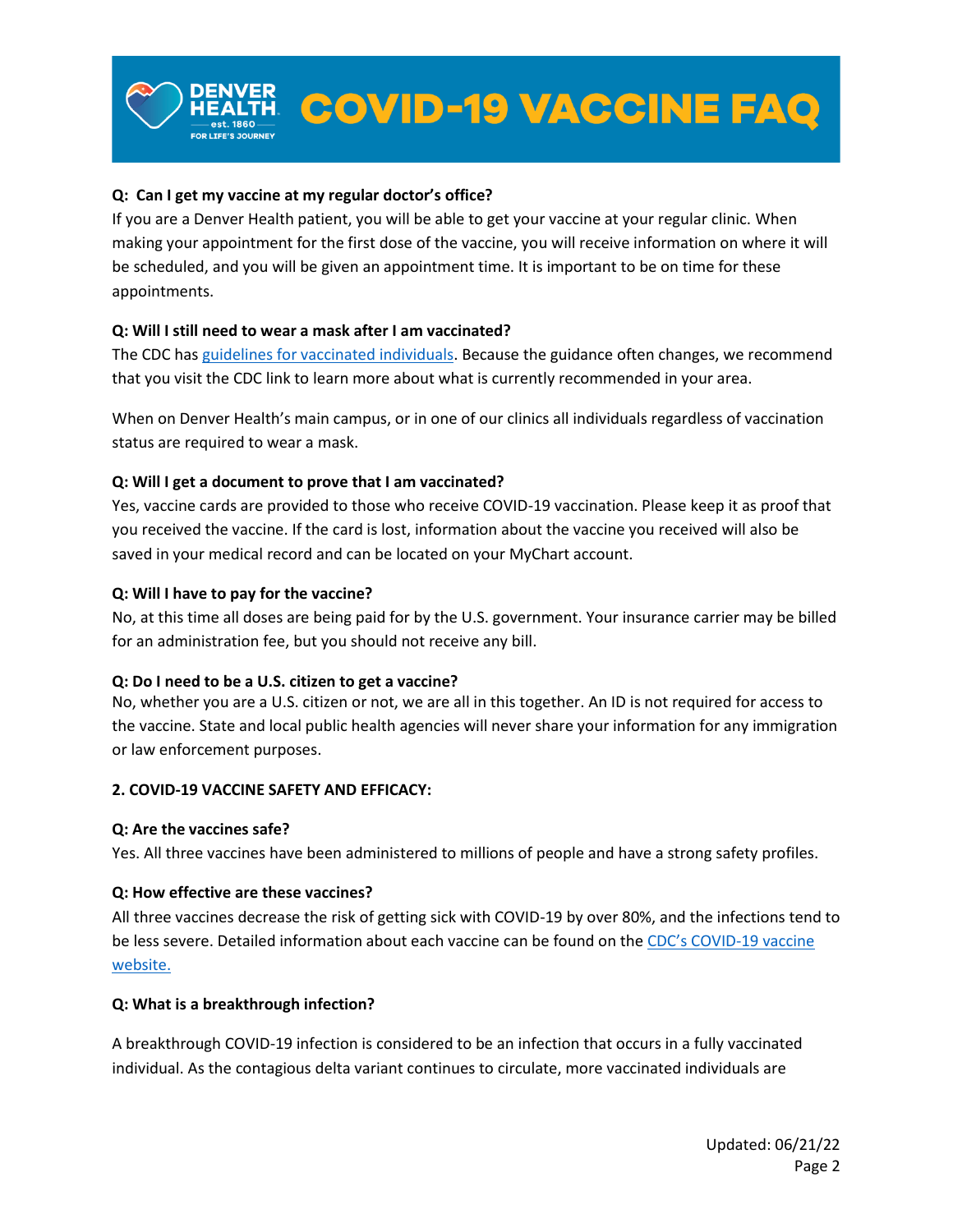developing breakthrough infections. These infections tend to be less severe and rarely cause hospitalization among healthy individuals.

# **Q: What are the side effects of these vaccines?**

It is important to recognize that part of why these vaccines work so well is that they cause a strong immune response, which can cause people to feel unwell for a day or so after the vaccine. It is more common after the second dose of vaccine. Symptoms may include soreness, redness, or swelling around the injection site, fatigue, body aches, or headache. These reactions can be treated with ibuprofen (Motrin, Advil) or acetaminophen (Tylenol) if needed. The side effects in the Johnson & Johnson vaccine were very similar, though of course they only occurred once since there is only one dose required.

照 COVID-19 VACCINE FAQ

# **Q: Should I take acetaminophen or an anti-inflammatory (for example, ibuprofen) before getting the vaccine to prevent side effects?**

No, it is not recommended to take acetaminophen (Tylenol) or ibuprofen (Motrin, Advil) before receiving the vaccine. However, you can take them afterwards if you develop discomfort.

# **Q: Should I get the COVID-19 vaccine if I have recently been given another vaccine?**

Yes, you can receive the COVID-19 vaccine regardless of when you have received other vaccines. For example, you can receive the influenza and COVID-19 vaccine on the same day for convenience.

#### **Q: Why are there 2 doses for the Pfizer and Moderna vaccines?**

Many vaccines require multiple doses, such as those for pneumonia, Hepatitis B and measles/mumps/rubella (MMR)--all require multiple doses to ensure full immunity. The first shot shows the immune system a piece of the virus which stimulates an initial immune response. The second shot is the booster, allowing the immune system to fully develop responses that are both effective and longlasting.

# **Q: What happens if I get only 1 dose of Pfizer or Moderna vaccine?**

The FDA and CDC state that both doses are need for full immunity and no one should consider themselves protected with only 1 dose. You may not develop protection, or your partial immunity may also go away after some time and you could still be at risk for contracting severe disease associated with COVID-19. Thus, it is essential to get your second dose as soon as it can be scheduled. At the same time, because there are limited doses available, it is possible that the scheduling of a second dose may be delayed by up to a few weeks; this is ok.

#### **Q: Will the vaccines protect against variants?**

While none of the current vaccines are a perfect match for circulating variants, all of the current vaccines decrease the chances of developing severe disease. However, mild-moderate disease still can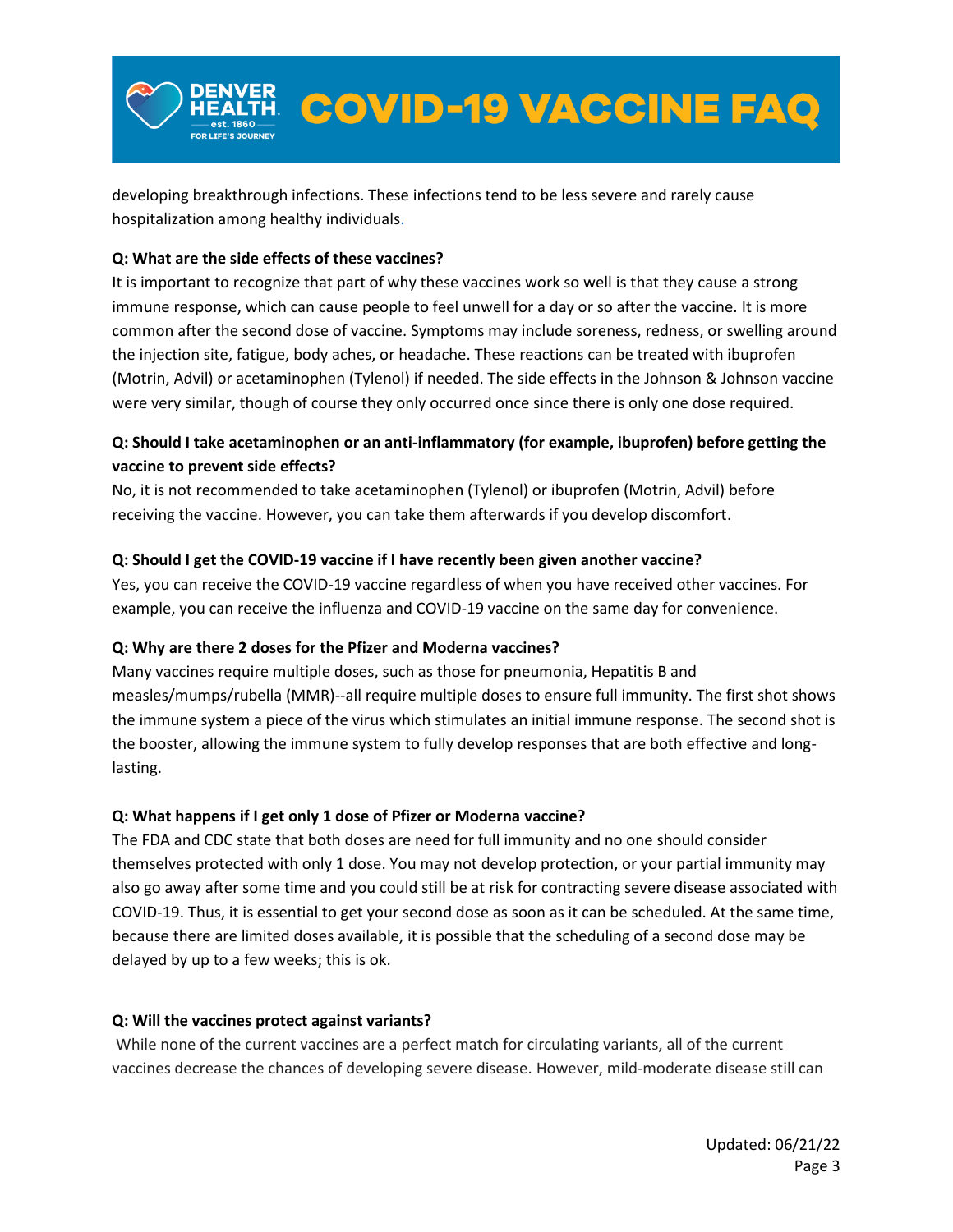occur after vaccination. We are hopeful that updated vaccines will be released in the future and will update you as we have more information.

<u> 照</u> COVID-19 VACCINE FAQ

# **Q: Do you need to quarantine from family if you receive the vaccine? Can the vaccines cause COVID-19?**

No. There is no active virus in any COVID vaccine so quarantine after receiving the vaccine is not necessary.

# **Q: How do the COVID-19 vaccines work?**

The Pfizer and Moderna vaccines consist of mRNA that cause your body to make a protein that is on the surface of the virus and your body makes an immune response to this protein. The vaccine is basically telling your immune system what to watch out for and to be prepared to respond quickly if it ever sees the real thing. "mRNA" often makes people think of "DNA" and wonder if the vaccines interact with our genes: they do not! mRNA works in a completely different part of our cells.

The Johnson & Johnson vaccine is made using an adenovirus (common cold virus) that has had its ability to replicate removed. All the vaccine virus can do is make copies of the COVID spike protein for your body to recognize, and it is eliminated from the body after a short time.

# **Q: How do I report a problem or bad reaction after getting a COVID-19 vaccine?**

The CDC and FDA encourage the public to report possible adverse events to the Vaccine Adverse Event [Reporting System \(VAERS\).](https://vaers.hhs.gov/reportevent.html) This national system collects these data to look for adverse events that are unexpected, appear to happen more often than expected or have unusual patterns of occurrence. Learn about the [difference between a vaccine side effect and an adverse event.](https://www.cdc.gov/vaccinesafety/ensuringsafety/sideeffects/index.html) Reports to VAERS help the CDC monitor the safety of vaccines.

The CDC has also developed an additional way of communicating concerns about vaccine adverse reactions calle[d V-safe.](https://www.cdc.gov/coronavirus/2019-ncov/vaccines/safety/vsafe.html) V-safe is a smartphone-based tool that uses text messaging and web surveys to provide personalized health check-ins after you receive a COVID-19 vaccination. Through V-safe, you can quickly tell CDC if you have any side effects after getting the COVID-19 vaccine.

#### **3. BOOSTER DOSES:**

#### **I'm already fully vaccinated. Do I need to get a booster COVID-19 vaccine?**

Three COVID-19 vaccines are used in the United States to prevent COVID-19. Pfizer-BioNTech or Moderna (COVID-19 mRNA vaccines) are preferred. You may get Johnson & Johnson's Janssen COVID-19 vaccine in some situations.

Everyone ages 5 years and older should get 1 booster after completing their COVID-19 vaccine primary series.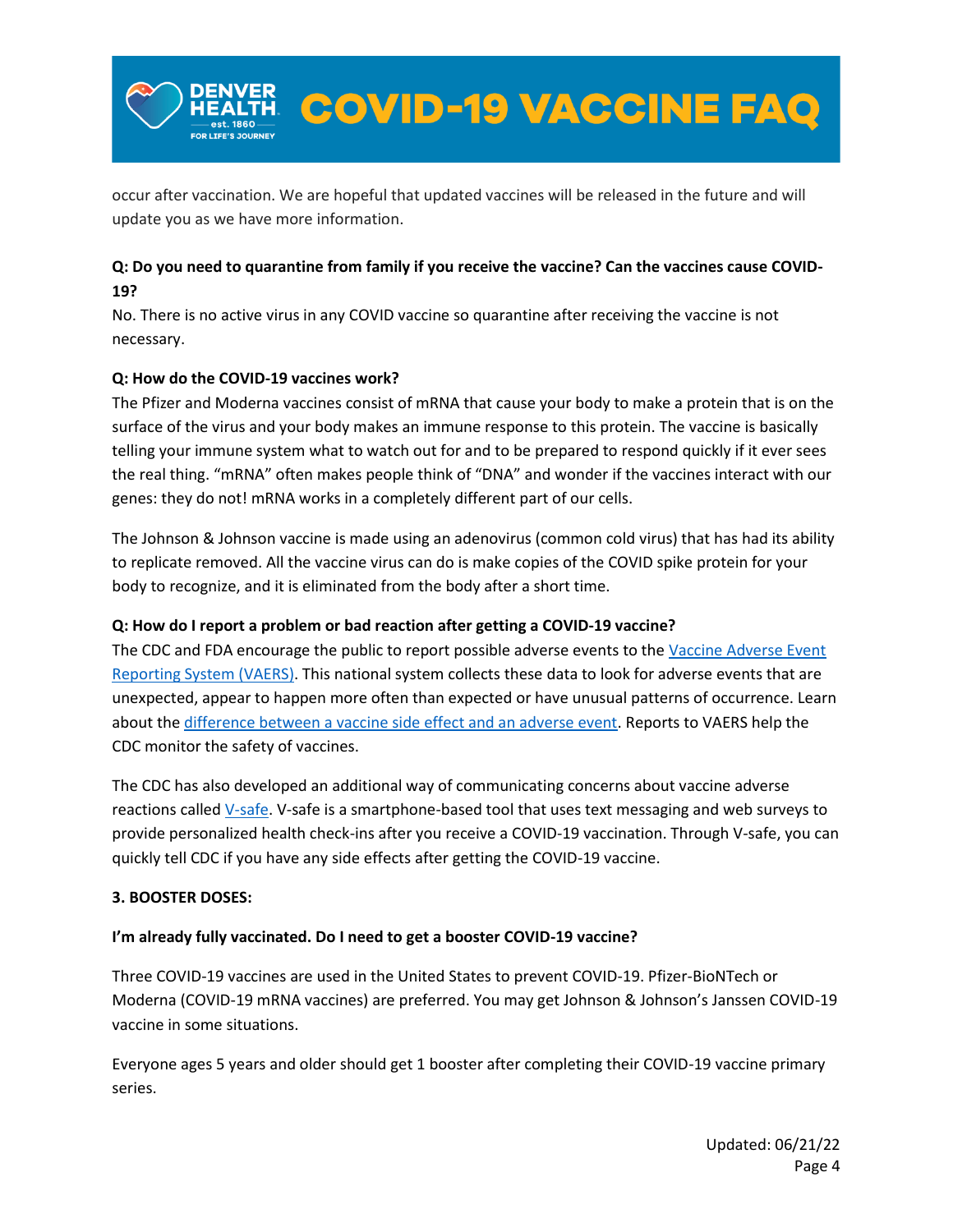Adults ages 50 years and older and people ages 12 years and older who are moderately or severely immunocompromised should get 2 boosters after completing their COVID-19 vaccine primary series.

ER COVID-19 VACCINE FAQ

### **Are booster shots required to be a fully vaccinated?**

No, but they are recommended Right now full vaccination is defined as either a two-dose series of either Pfizer or Moderna or a one-shot vaccination of Johnson and Johnson.

#### **Can I mix and match my booster vaccination?**

Yes, the CDC has approved individuals to mix and match their booster doses.

Data submitted to the FDA shows that J&J offers the weakest protection of the three vaccines. Preliminary findings showed J&J recipients who got a booster with the Moderna vaccine saw their antibody levels rise 76-fold within 15 days, compared with only a fourfold rise if they received a booster shot of Johnson & Johnson. A Pfizer-BioNTech booster raised antibody levels in Johnson & Johnson recipients 35-fold. The trial only looked at antibody levels, which on their own are an insufficient measure of how well different combinations of vaccines would protect people. Only antibody levels one measure of the immune response — were calculated as part of the preliminary data, not the levels of immune cells primed to attack the coronavirus, which scientists say are also an important measure of a vaccine's success.

#### **4. PEDIATRIC VACCINATION:**

#### **Q: Who can get vaccinated?**

The FDA recently approved both Pfizer and Moderna for children 6 months – 5 years old. The vaccination series differs depending on the manufacturer.

Pfizer: 3-shot series; 2 doses, 3 weeks apart followed by a 3<sup>rd</sup> at least 2 months later. (One-tenth).

Moderna: 2-shot series; 2 doses, 4 weeks apart. (One-quarter).

The Pfizer vaccine can be given to people 5 years and older. The Moderna and Johnson & Johnson vaccines are only for adults 18 years and older.

#### **Is Pfizer safe for 5-11 year old's?**

Yes. Data from research studies suggest that vaccination protects children and adolescents from complications such as hospitalization and/or long COVID. Young people who do not have underlying health issues, often do not get very sick with COVID-19, but that does not mean all kids are safe from complications related to COVID-19 infection.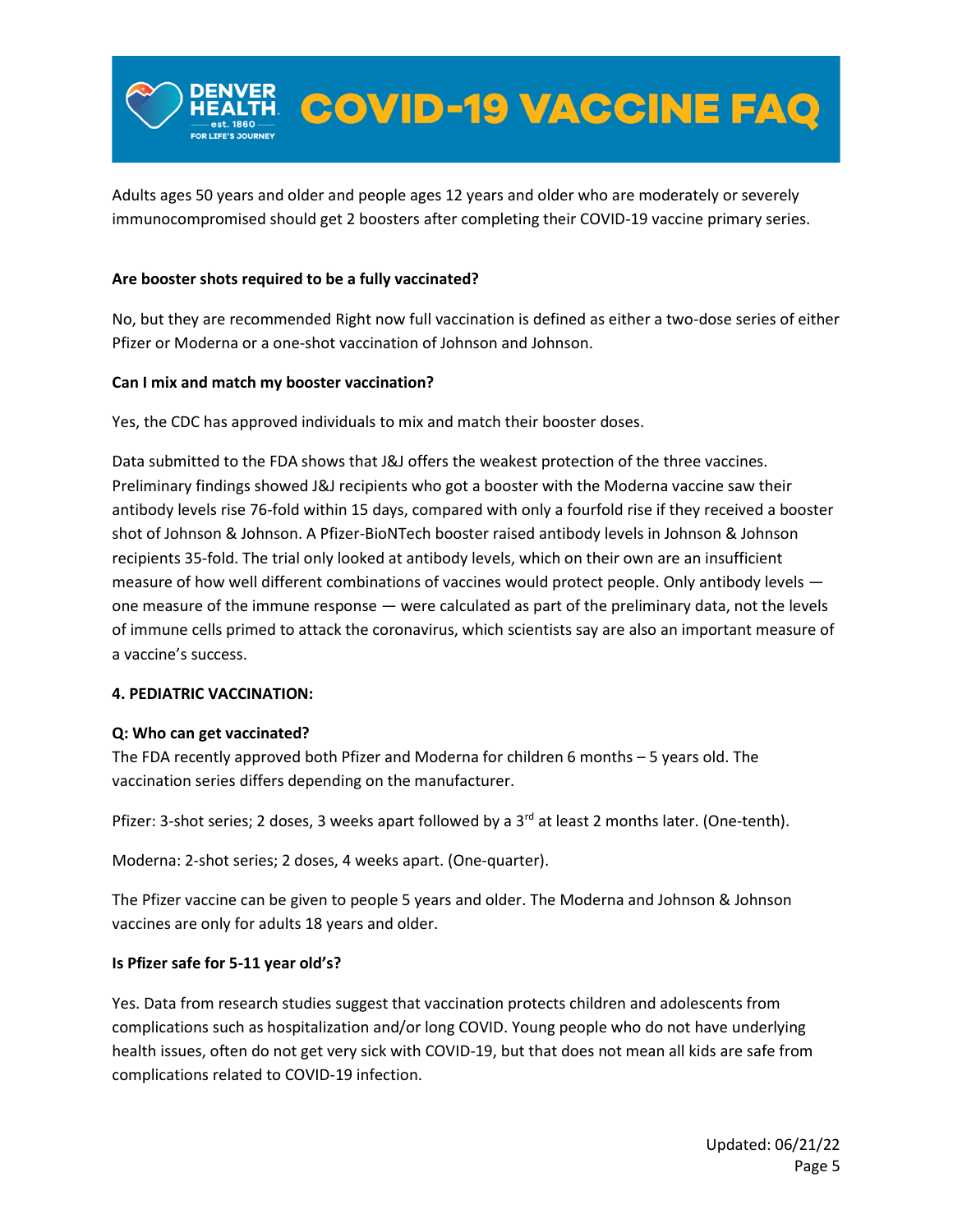#### **Q: What other benefits are there to vaccinating 5-11 year old's?**

Vaccination of this age group not only protects the individual but also protects the people they live or spend time with. Many young children live with caregivers who are at high risk of COVID-19 related health complications. Vaccinated people are less likely to infect others.

#### **Q: Will vaccination interrupt my child's in-person learning?**

No, in fact, vaccination can help keep your child in school. COVID-19 has had a negative impact on children and families. If your child is fully vaccinated, they are much less likely to be asked to miss school, sports, or other activities.

#### **Q: What will the dosage be for kids aged 5-11?**

The amount of COVID-19 vaccine given to children aged 5-11 will be different. With the Pfizer vaccine, children will receive 1/3 of the dose that those 12 and older receive and they will still need 2 doses separated by at least 21 days.

#### **Q: What should I look out for once my child has received the vaccine?**

On the arm where your child got the shot they may have pain, redness, or swelling. Your child may also experience fever, chills, tiredness, pain, headache, or nausea. Side effects may feel like flu and even effect your child's ability to do daily activities. These symptoms are normal and will typically resolve within a few days (typically <24hrs).

#### **Q: What have the trials shown for 6 month – 5 year olds?**

Safety was evaluated in approximately 1,700 children 6 through 23 months of age who received the vaccine and 600 who received the placebo. Of these, approximately 1,100 vaccine recipients were followed for safety for at least two months following the second dose. For participants 2 through 5 years of age, approximately 3,000 received the vaccine and approximately 1,000 received a placebo; approximately 2,200 vaccine recipients were followed for safety for at least two months following the second dose. In clinical trial participants 6 months through 5 years of age, the most commonly reported side effects across all age subgroups included pain, redness and swelling at the injection site, fever and underarm (or groin) swelling/tenderness of lymph nodes in the same arm (or thigh) as the injection. In clinical trial participants 6 through 36 months of age, the most commonly reported side effects also included irritability/crying, sleepiness, and loss of appetite. In clinical trial participants 37 months through 5 years of age, the most commonly reported side effects also included fatigue, headache, muscle ache, chills, nausea/vomiting and joint stiffness

The available safety data to support the EUA in children 6 through 23 months of age include approximately 1,170 who received the vaccine and approximately 600 who received placebo;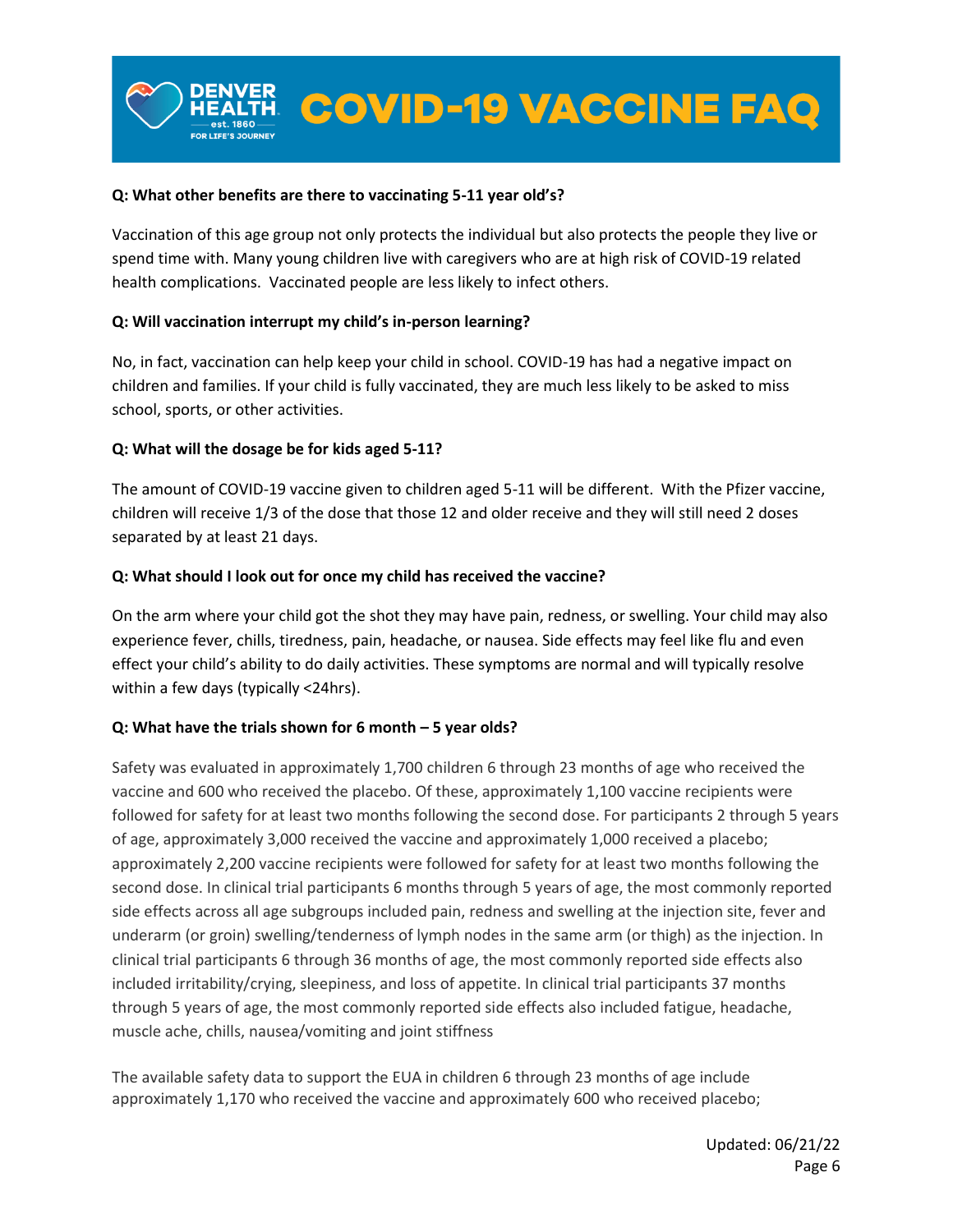approximately 400 vaccine recipients were followed for safety for at least two months following the third dose. For the participants 2 through 4 years of age, approximately 1,800 received the vaccine and approximately 900 received placebo; approximately 600 vaccine recipients were followed for safety for at least two months following the third dose. The most commonly reported side effects in clinical trial participants 6 through 23 months of age who received the vaccine were irritability, decreased appetite, fever and pain, tenderness, redness and swelling at the injection site. These side effects were also reported for the vaccine recipients 2 through 4 years age, in addition to fever, headache, and chills.

**COVID-19 VACCINE FAQ** 

# **Q: What can I give my child to help with any side effects?**

If your child has pain or discomfort after the vaccine, talk to your doctor about giving an over-thecounter medicine, such as ibuprofen or acetaminophen. It is not recommended to give these medications to your child before they get their immunization.

Get your child the second shot even if they have side effects after the first one, unless a vaccination provider or your doctor tells you not to do so. It takes time for the body to build protection after any vaccination. Full protection from COVID-19 vaccine may not develop until two weeks after the second shot. It is important for everyone to continue using all the tools available to help stop this pandemic as we learn more about how COVID-19 vaccines work in real-world conditions. Your child should still cover their mouth and nose with a mask when around others, stay at least 6 feet away from others, avoid crowds, stay home when sick, and wash their hands often.

#### **Q: When should I call the doctor?**

If any side effects from the vaccine, such as fever, tiredness, headache, nausea, or flu like symptoms persist for three days or more after vaccination you should call your doctor to confirm that you child is not ill with COVID-19 or any other illnesses. Cough and shortness of breath are not side effects of the vaccine and should also be discussed with a provider if severe or progressive. If you child experiences severe hives, throat swelling or tightness, or loss of consciousness after receiving the vaccine call 911 immediately.

#### **Q: Have there been any reported side effects in pediatric patients receiving the vaccine?**

Yes. The CDC recently announced that since April 2021, several cases of myocarditis and pericarditis have been reported in the United States after mRNA COVID-19 vaccination (Pfizer-BioNTech and Moderna), particularly in older adolescent males. These cases are extremely rare given the number of vaccine doses administered.

#### **Q: What do we know about the cases of myocarditis that have been reported?**

Cases have predominantly occurred in male adolescents and young adults 16 years and older. Onset is typically within several days after mRNA COVID-19 vaccination, and cases have occurred more often after the second dose than the first dose. In most cases, patients who presented for medical care responded well to medications and rest and had rapid improvement of symptoms.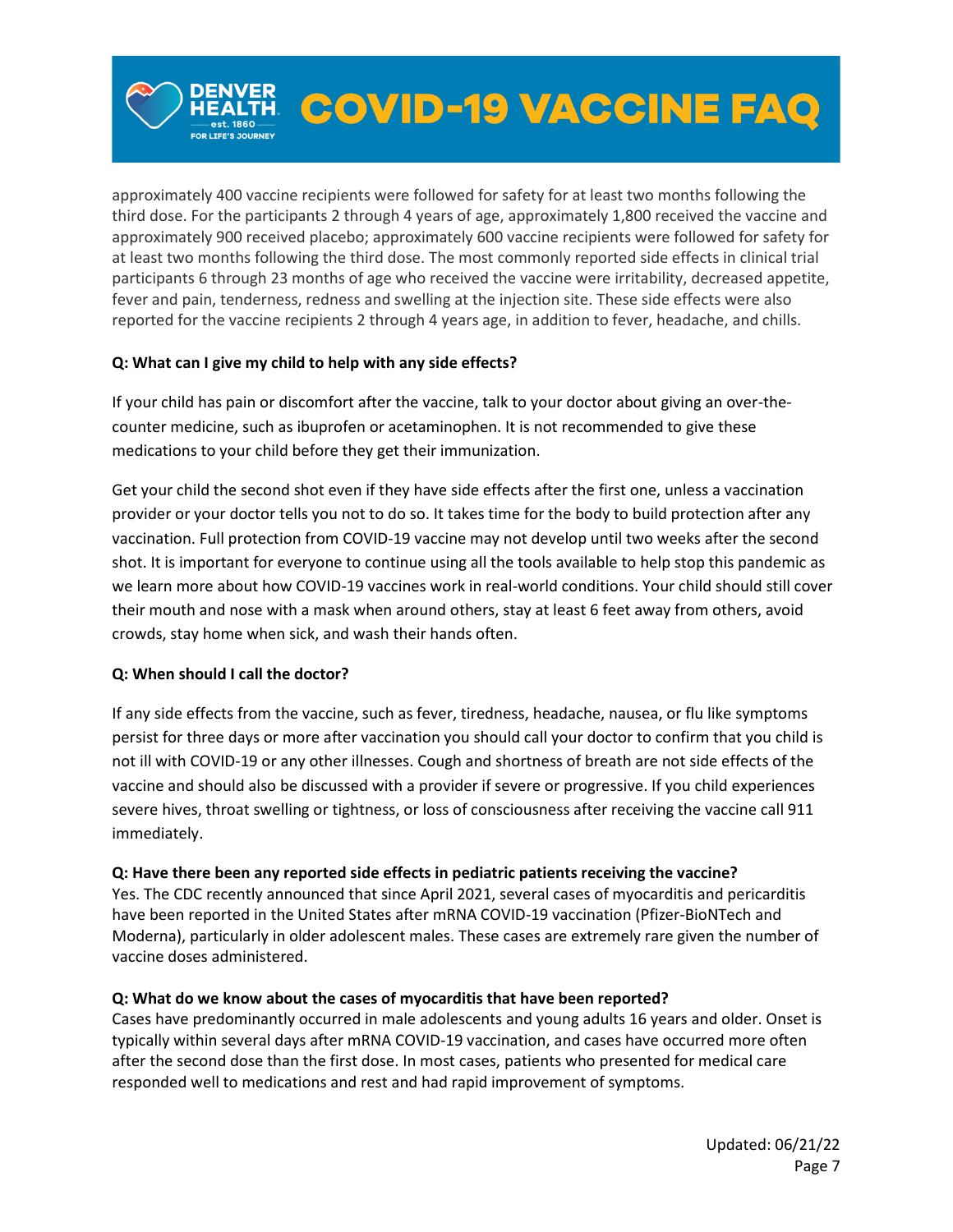### **Q: What are myocarditis and pericarditis?**

Myocarditis is inflammation of the heart muscle, and pericarditis is inflammation of the tissue that forms a sac around the heart. In both cases, the body's immune system is causing inflammation in response to an infection or some other trigger. Symptoms can include chest pain, shortness of breath, or palpitations (fast heart rate). The severity of cases of myocarditis and pericarditis can vary. For the cases reported after mRNA COVID-19 vaccination, most have had onset within several days after vaccination (more often after the second dose), and most who presented to medical care responded well to medications and rest.

#### **Q: Is vaccination still safe for pediatric patients based on these new findings?**

Yes. The CDC continues to recommend COVID-19 vaccination for individuals 5 years of age and older given that the known risks of COVID-19 illness and related complications, such as long-term health problems, hospitalization, and even death, are still occurring at high rates for children and adolescents in the US.

# **5. UNDERLYING CONDITIONS, IMMUNOCOMPROBILITY, PREGNANCY:**

# **Q: If I am or might be pregnant, should I get the COVID vaccine?**

Pregnant women are at increased risk of severe disease when they get COVID-19 and the FDA and CDC have stated that pregnant women may receive the *Pfizer, Moderna or Johnson & Johnson* vaccines.

If you are or might be pregnant, you are encouraged to discuss with your doctor if you have questions; [CDC information is also available here.](https://www.cdc.gov/vaccines/covid-19/info-by-product/clinical-considerations.html) It is not necessary to have a pregnancy test before receiving your vaccine. It is recommended that pregnant women avoid medications such as ibuprofen (Advil, Motrin) or Naproxen. Therefore, if you are or might be pregnant, it is important that you only use acetaminophen (Tylenol) for any symptoms that might arise after vaccination.

#### **Q: Is the vaccine safe if I am breastfeeding?**

Yes, COVID-19 vaccines are safe during breastfeeding. Antibodies are passed in breastmilk, so your infant will receive additional protections if you are vaccinated against COVID-19. If you have questions or concerns, you are encouraged to speak to your doctor; [further information is also available from the](https://services.aap.org/en/pages/2019-novel-coronavirus-covid-19-infections/covid-19-vaccine-frequently-asked-questions/)  [American Academy of Pediatrics.](https://services.aap.org/en/pages/2019-novel-coronavirus-covid-19-infections/covid-19-vaccine-frequently-asked-questions/) And [CDC information is also available here.](https://www.cdc.gov/vaccines/covid-19/info-by-product/clinical-considerations.html)

#### **Q: Can I receive the vaccine if I am immunocompromised?**

Yes. Immunocompromised individuals are at higher risk of having a severe infection with COVID-19. It is recommended that immunocompromised individuals receive THREE doses of the Pfizer or Moderna vaccine, or TWO doses of the Johnson and Johnson vaccine.

#### **Q: Should I get vaccinated if I already had COVID-19?**

Yes. The CDC currently recommends vaccination for people who have had COVID-19 as long as they have fully recovered and are no longer required to self-isolate.